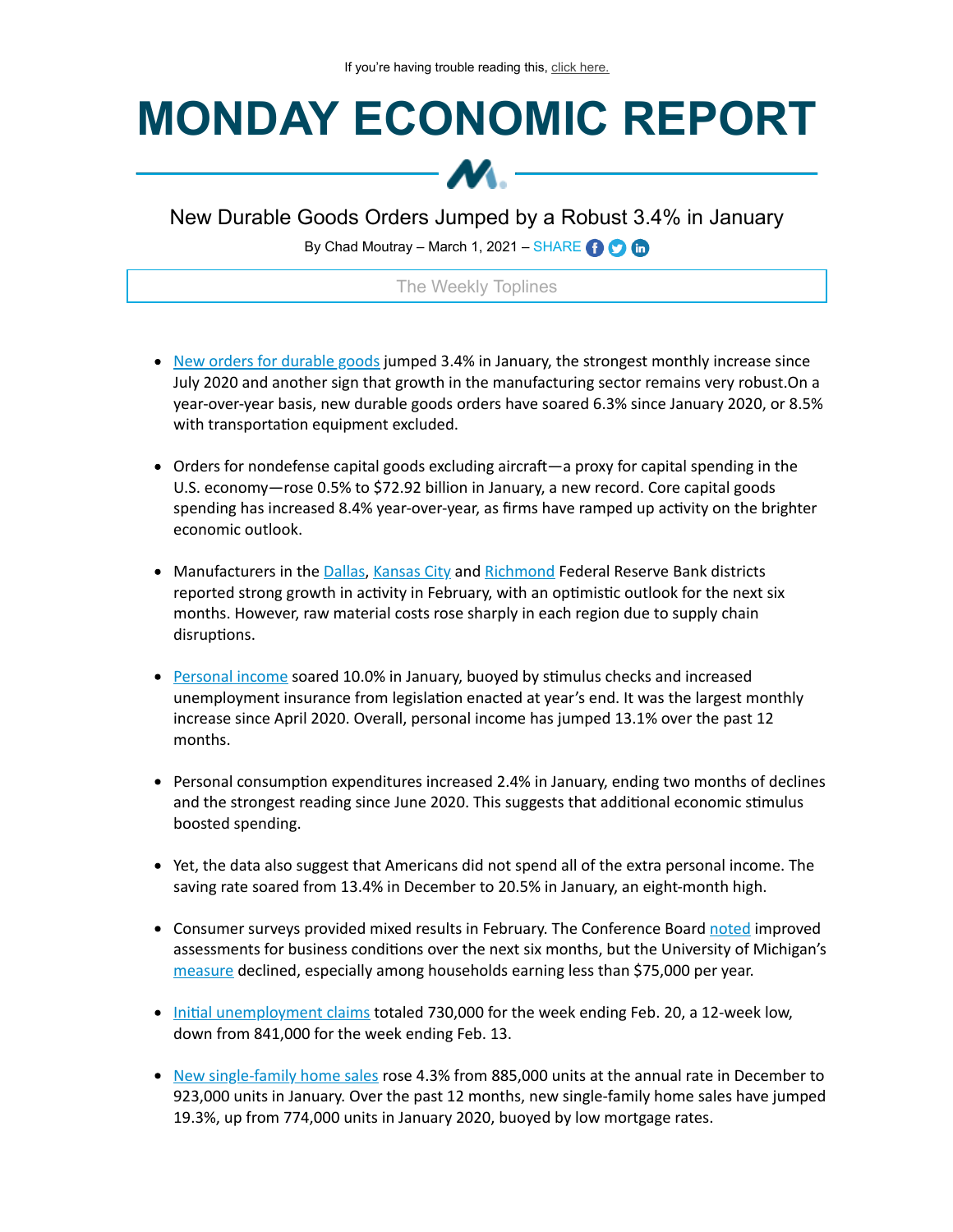The U.S. economy  $\frac{green}{4.1\%}$  at the annual rate in the fourth quarter, slightly better than the prior estimate of 4.0% growth. Real GDP is expected to rebound in 2021, especially as more Americans get vaccinated and market participants resume some semblance of normalcy in their actions. The current forecast is for 5.3% growth in 2021.



**Last Week's Indicators:** (Summaries Appear Below)

### **Monday, February 22**

*Chicago Fed National Activity Index Conference Board Leading Indicators Dallas Fed Manufacturing Survey*

## **Tuesday, February 23**

*Conference Board Consumer Confidence Richmond Fed Manufacturing Survey*

**Wednesday, February 24** *New Home Sales*

### **Thursday, February 25**

*Durable Goods Orders and Shipments*  $Gross Domestic Product (Revision)$ 

**This Week's Indicators:** (Summaries Appear Below)

### **Monday, March 1**

**Construction Spending** *ISM® Manufacturing Purchasing Managers' Index®*

**Tuesday, March 2** *None*

**Wednesday, March 3 ADP** National *Employment* Report *State Employment Report*

**Thursday, March 4** *Factory Orders and Shipments Productivity* and *Costs* (Revision)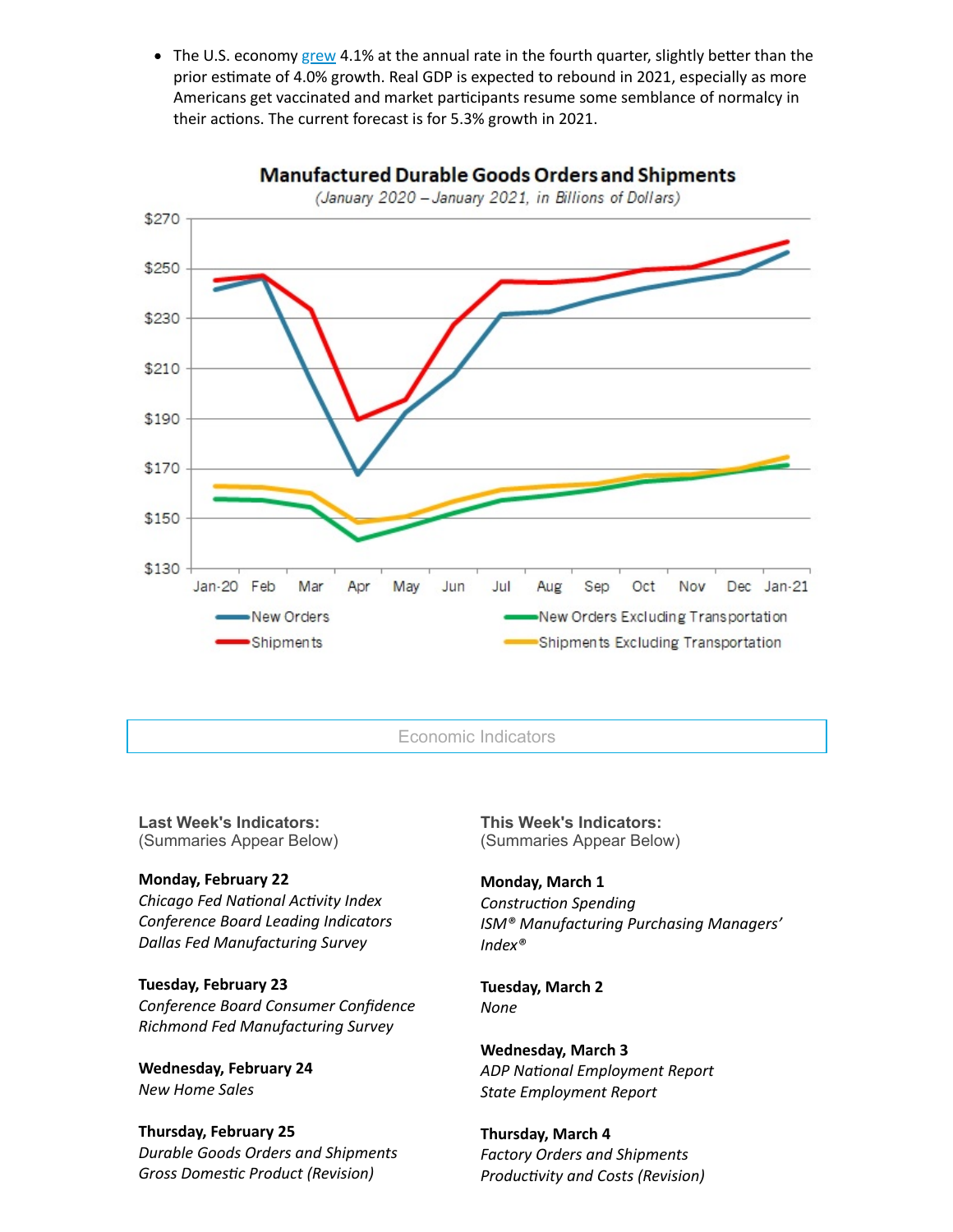*Kansas City Fed Manufacturing Survey Weekly Inial Unemployment Claims*

#### **Friday, February 26**

*International Trade in Goods (Preliminary) Personal Consumption Expenditures Deflator Personal Income and Spending <u>University of Michigan Consumer Sentiment</u> (Revision)*

*Weekly Inial Unemployment Claims*

**Friday, March 5 BLS** National *Employment* Report *International Trade Report* 

Deeper Dive

**Chicago Fed National Activity Index:** The Chicago Federal Reserve Bank's National Activity Index rose from 0.41 in December to 0.66 in January, a three-month high. Readings above zero are consistent with the U.S. economy expanding above its historical trend, and the NAI has now been positive for nine straight months. The three-month moving average declined from 0.60 to 0.47, mainly because of the exclusion of the stronger October reading (1.04). Yet, overall, this report continues to provide some encouragement that the nation is beyond the worst of the recession, with growth stabilizing even as challenges persist.

For its part, manufacturing production increased 1.0% in January, expanding for the fourth consecutive month. Output in the sector is just 1.0% below pre-pandemic levels—an amazing accomplishment given the 20.1% decline in production between February and April 2020. Production-related indicators added 0.28 to January's NAI, down from 0.37 in December. Employment-related indicators also slowed, marginally adding 0.01 to the topline. In contrast, personal consumption and housing indicators added 0.35 in January, largely on strength in housing and retail sales for the month.

**[Conference](https://click.email.nam.org/?qs=458a36986f5bec5a44c9fbf22129aefc72245bcc4e69a92b681465d69bde2756d5450f05fca3812404cf0ff696841f3747b0aa8062dba223e25feca618463418) Board Consumer Confidence:** Consumer confidence moved higher, up from 88.9 in January to 91.3 in February, according to the Conference Board, buoyed by improved current economic conditions. At the same time, while expectations for labor and income dipped slightly in February, Americans remained mostly upbeat in their overall outlook for the next six months. Along those lines, the percentage of respondents suggesting that business conditions were "good" edged up from 15.8% to 16.5%, with the percentage feeling that conditions were "bad" declining from 42.4% to 39.9%. In addition, the percentage of respondents feeling jobs were "plentiful" increased from 20.0% to 21.9%. At the same time, those saying jobs were "hard to get" fell from 22.5% to 21.2%.

Regarding the outlook, the percentage of consumers anticipating better business conditions over the next six months decreased from 34.1% to 31.0%, with those predicting a worsening of conditions ticking down from 19.0% to 17.7%. At the same time, the percentage of respondents expecting more jobs in the next six months dropped from 30.4% to 26.1%, with those expecting fewer jobs inching down from 22.1% to 20.6%.

**[Conference](https://click.email.nam.org/?qs=458a36986f5bec5a46932f8110840bd0af9364d4630b8b92687bf89e5c0dde79cbdfa43b24b2d4887bc9ba2ef7b5220188635aaddb9ead413d6ff72beced7a3f) Board Leading Indicators:** The Leading Economic Index rose 0.5% in January, extending the 0.4% gain in December and rising for the ninth consecutive month. Still, the LEI remained 1.3% lower than the pre-pandemic levels in February 2020. New manufacturing orders data contributed 0.11 to the headline index in January. Other bright spots in the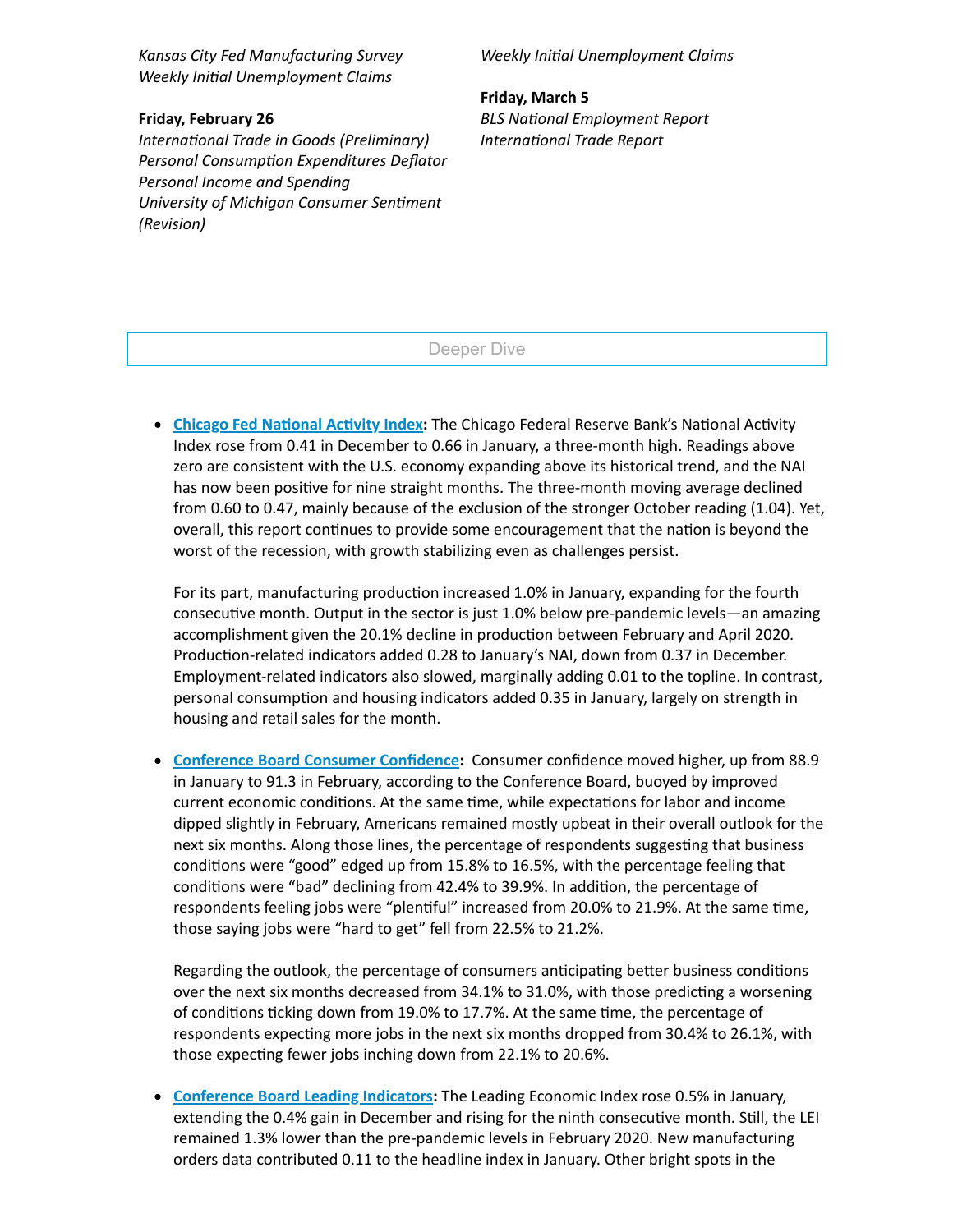January LEI included the average workweek of production workers, building permits, the interest rate spread, lending conditions and the stock market. At the same time, consumer confidence and initial unemployment claims were drags on the LEI for the month.

Meanwhile, the Coincident Economic Index increased 0.2% in January, but the measure remained down 3.8% since February 2020 despite rising for the ninth straight month. All of the components of the index—industrial production, manufacturing and trade sales, nonfarm payrolls and personal income less transfer payments—contributed positively in January. Manufacturing production rose 1.0% in January, increasing for the third consecutive month and starting the new year on an encouraging note.

**• Dallas Fed [Manufacturing](https://click.email.nam.org/?qs=458a36986f5bec5aec1cdb1247806bac4d3efd6617519622307afd1b65c909c2dd0abdcae0efd2074cf144c27366ad6df4edc4071b868726504e22ee30a6c1da) Survey:** Manufacturing activity continued to expand strongly, with the composite index of general business conditions rising from 7.0 in January to 17.2 in February, a four-month high. The underlying data increased for the most part, including faster growth for new orders, shipments, production, capacity utilization and capital expenditures. With that said, the labor market slowed a bit, with easing growth for employment and hours worked. Supply chain disruptions pushed growth in raw material prices to the fastest pace since April 2011—a trend seen in other reports as well.

Looking ahead, manufacturers in the Texas district remained upbeat in their outlook for the next six months, with the forward-looking composite measure rising from 29.6 in January to 33.9 in February, the highest reading since October 2018. Yet, some of the key measures eased in the latest survey, including softer (but still solid) expectations for new orders, shipments, production, hiring and capital spending. Input prices are expected to continue to accelerate rapidly, albeit pulling back slightly from January's rate, which registered the strongest reading since March 2012.

(Note: The survey was conducted Feb. 9–17, so most of the responses would have pre-dated recent weather conditions that resulted in power and water issues in Texas, likely hampering manufacturing activity, at least temporarily.)

**Durable Goods Orders and [Shipments:](https://click.email.nam.org/?qs=458a36986f5bec5a3762439cce29ef7f663f6163c00ada0b8e18e06a7391564969b33e164d2761757a5055a622bf9bb86ec4f20c1033a7a5dd1733688d624b80)** New orders for durable goods jumped 3.4% in January, the strongest monthly increase since July 2020 and another sign that growth in the manufacturing sector remains very robust. Defense and nondefense aircraft and parts orders rose sharply-a segment that can often be volatile from month to month. Excluding transportation equipment, new durable goods orders increased 1.4% in January. Outside of aerospace, bright spots included stronger demand for computers and related products (up 8.7%), electrical equipment, appliances and components (up 4.2%), primary metals (up 3.2%) and fabricated metal products (up 1.8%), but sales weakened for communications equipment (down 9.7%) and motor vehicles and parts (down 0.8%).

Overall, the durable goods sector has rebounded solidly following steep declines in activity last spring due to the COVID-19 pandemic. On a year-over-year basis, new durable goods orders have soared 6.3% since January 2020, or 8.5% with transportation equipment excluded. Orders for nondefense capital goods excluding aircraft—a proxy for capital spending in the U.S. economy—rose 0.5% to \$72.92 billion in January, a new record. Core capital goods spending has increased 8.4% year-over-year, as firms have ramped up activity on the brighter economic outlook.

Meanwhile, durable goods shipments increased 2.0% in January, with a 2.6% gain with transportation equipment excluded. Over the past 12 months, durable goods shipments have risen 6.2%. Excluding transportation, shipments have increased 7.2% year-over-year. In addition, core capital goods shipments grew 2.1% to \$72.05 billion in January, an all-time high,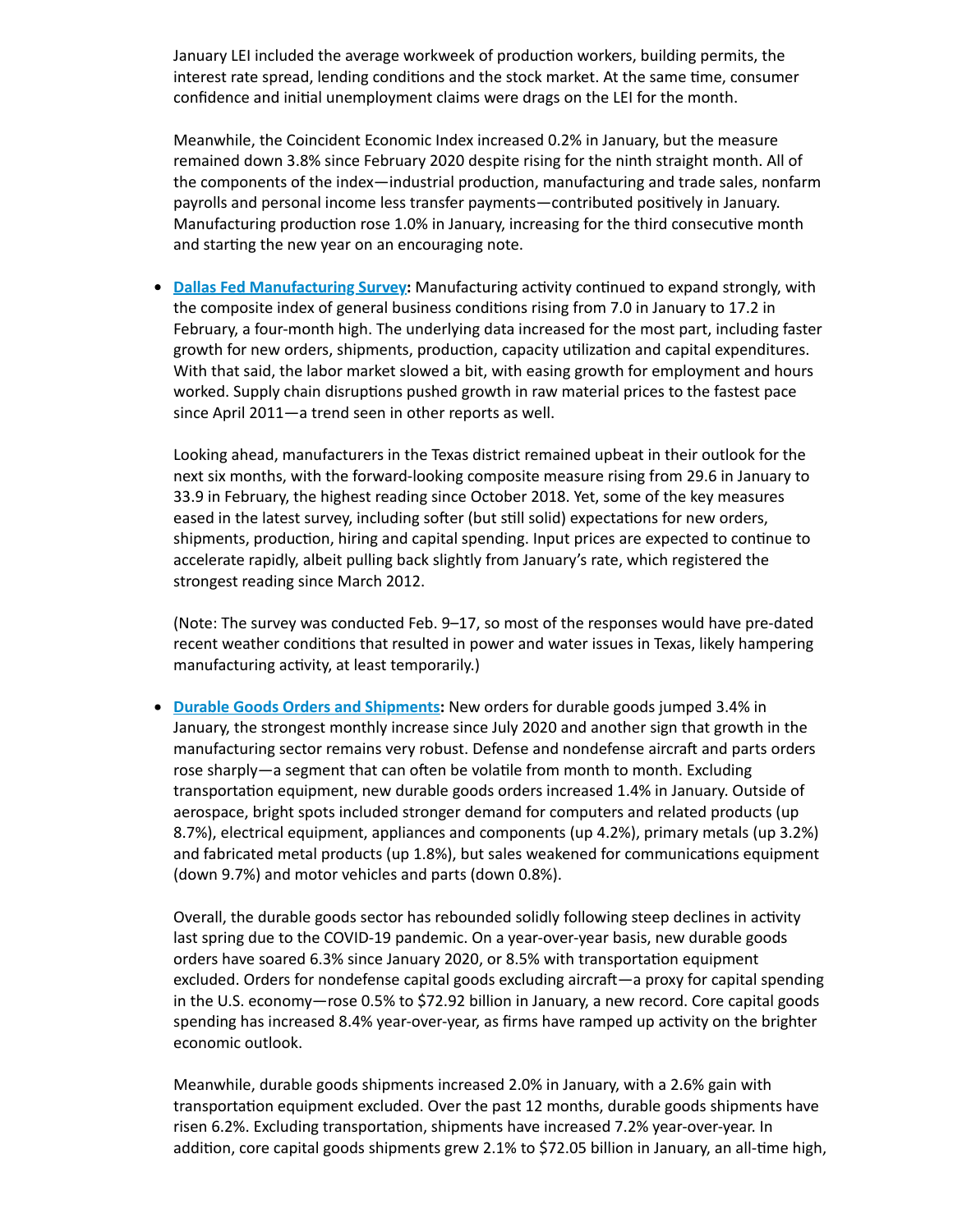with 7.8% growth year-over-year.

**Giover Commest** *Product* [\(Revision\):](https://click.email.nam.org/?qs=458a36986f5bec5a4d80082ea2829b0324c243c62d7d33c0f0ec914c12d39133c841cc7cf46cfc2d7d594c6795499a58c1a4b48925464455499c4d9b2a92a29d) The U.S. economy grew 4.1% at the annual rate in the fourth quarter, slightly better than the prior estimate of 4.0% growth. Upward revisions for business inventories, fixed investment and state and local government spending helped li the headline number. With that said, consumer spending paused with rising COVID-19 cases and renewed restrictions in many areas. In 2020, real GDP shrank 3.5%, the largest annual decline in economic activity since 1946. The U.S. economy is expected to rebound in 2021, especially as more Americans get vaccinated and market parcipants resume some semblance of normalcy in their actions. The current forecast is for 5.3% growth in 2021.

Breaking down the details in this report:

- **Personal consumption expenditures** increased an annualized 2.4% in the fourth quarter, largely from a 4.0% gain in spending on services. Goods spending fell 0.9% in the fourth quarter, with durable and nondurable goods purchases down 0.6% and 1.1%, respectively. Service-sector spending contributed 1.80% to real GDP growth, but goods spending subtracted 0.20%.
- **Business investment** rose solidly, up 26.5% at the annual rate in the fourth quarter, rebounding for the second straight report. In the fourth quarter, nonresidential and residential investment grew 14.0% and 35.8%, respectively. Spending on structures increased (up 1.1%) for the first time since the third quarter of 2019, with solid growth rates for equipment and intellectual property products. The housing market remained a bright spot. Overall, business fixed investment added 3.12% to topline GDP growth in the fourth quarter, with spending on inventories contributing another 1.11%.
- **Net exports of goods and services** subtracted 1.55% from topline growth in the fourth quarter, dragging down real GDP for the second consecutive quarter. Trade activity continued to bounce back, but with imports recovering faster than exports. Real goods exports have declined 3.6% over the past 12 months, but real goods imports have increased 5.25% over that time frame.
- **Government spending** subtracted 0.19% from real GDP growth in the fourth quarter. Federal government spending fell 0.9% at the annual rate in the fourth quarter, extending the 6.2% decline in the third quarter. At the same time, state and local government spending declined 3.9% and 1.2% in the third and fourth quarters, respectively, highlighting economic challenges.
- **International Trade in Goods [\(Preliminary\):](https://click.email.nam.org/?qs=458a36986f5bec5a3e6895fbc175f42ca330317d4f4d6addebefc0d84bfc184855b1ca4432288eb9ece6f97a9221093feeda7e8391054538fe408c83edecde60)** In advance statistics, the goods trade deficit widened somewhat, rising from \$83.19 billion in December to \$83.74 billion in January. Goods imports increased from \$216.44 billion to \$218.90 billion, the strongest pace since October 2018. That was enough to outpace the gain in goods exports, which rose from \$133.25 billion to \$135.16 billion and was an 11-month high. Each has bounced back following steep declines last spring due to the COVID-19 pandemic and global recession.

Strength in capital goods and industrial supplies helped lift goods exports in January. At the same time, goods imports were supported by strong gains in capital goods; consumer goods; foods, feeds and beverages and industrial supplies. Automotive vehicle exports and imports both decreased in January. Final data will be released March 5, which will also include the service-sector trade surplus.

• Kansas City Fed [Manufacturing](https://click.email.nam.org/?qs=458a36986f5bec5acfe96e6f977ab37821fdf84c1b09ae71157b7a44a1ec5419b745fa2c6b40b4a4be90054c11908cba094747ff980c55b1c015c0936973c954) Survey: Manufacturing activity expanded at the fastest pace since June 2018, with the composite index of general business conditions rising from 17 in January to 24 in February. Growth was buoyed by stronger production, employment and hours worked in the latest survey, but new orders, shipments and exports softened somewhat. At the same time, prices for raw materials jumped at the fastest pace since April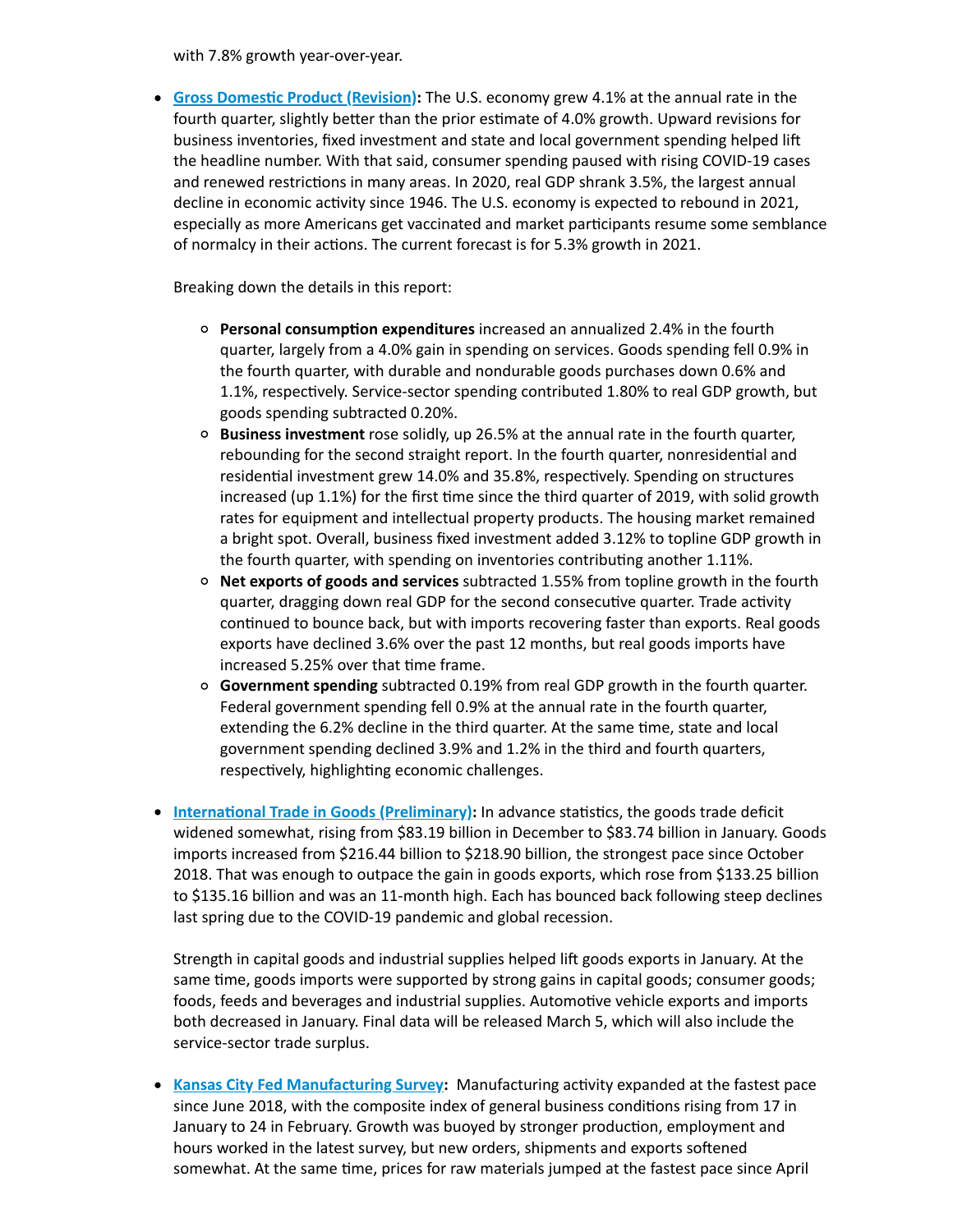2011, and in special questions, 85% said that supply chain constraints and higher commodity costs negatively impacted their company. More than 70% also noted difficulties in finding talent.

Respondents continued to feel upbeat about additional growth over the next six months, with the forward-looking composite index also rising to the best reading since June 2018. Solid expansions were expected for new orders, production, hiring and capital spending, with modest growth for exports.

**New [Home](https://click.email.nam.org/?qs=458a36986f5bec5a338bfd71eebc037d23681bd0a8aca3a09861a8f21af97cf6b10e321b67a7e82131400bc66ef5fdfb144843240ab9b0c2a807d78684be9ecf) Sales:** New single-family home sales rose 4.3% from 885,000 units at the annual rate in December to 923,000 units in January, rebounding for the second straight month following a sharp pullback in November (839,000 units). Sales strengthened in every region except for the Northeast. While these data remain below July's pace (979,000 units), which was the best since December 2006, new home sales remain elevated overall, buoyed by mortgage rates that are near historic lows. Over the past 12 months, new single-family home sales have jumped 19.3%, up from 774,000 units in January 2020.

There were 4.0 months of supply on the market in January, but inventories of new homes for sales remain low overall. For instance, there were 5.0 months of supply on the market one year ago and 6.8 months in April. The median sales price registered \$346,400 in January, up 5.3% year-over-year.

**Personal Consumption Expenditures Deflator:** The PCE deflator rose 0.3% in January, extending the 0.4% gain in December. Overall, the PCE deflator has risen 1.5% year-over-year, an 11-month high, and core inflation, which excludes food and energy costs, has also increased 1.5% over the past 12 months, a 4-month high. Energy prices increased 3.5% in January, but food costs edged down 0.1%. On a year-over-year basis, energy prices have fallen 4.5%, with food prices up 3.6%.

Despite higher costs in recent months, the core PCE deflator has remained below 2% for 26 consecutive months. More than anything, the Federal Reserve remains more worried about economic growth than inflation, as seen in the extraordinary measures taken over the past few months to help prop up the economy and to address credit and liquidity concerns in financial markets.

**Personal Income and [Spending:](https://click.email.nam.org/?qs=458a36986f5bec5a1b8f7ba0c3cf4f19c38e8567c37254f4707d6d92f27e5afad80373ef1e0905ac9dab28008aef2096095d39c0ef1db3d14b608420921aa7b8)** Personal income soared 10.0% in January, buoyed by stimulus checks and increased unemployment insurance from legislation enacted at year's end. It was the largest monthly increase since April 2020. Total unemployment insurance payments were \$570.6 billion in January, up from \$307.8 billion in December and a fivemonth high. At the same time, other government social benefits to persons rose from \$654.8 billion to \$2.34 trillion, with many Americans receiving \$600 checks each. It was also the highest since April 2020. Overall, personal income has jumped 13.1% over the past 12 months, largely due to government transfer payments.

Wages and salaries rose 0.7% in January, with 1.1% growth year-over-year. Manufacturing wages and salaries increased from \$893.0 billion in December to \$896.2 billion in January, but with the total down 2.7% over the past 12 months.

Meanwhile, personal consumption expenditures increased 2.4% in January, ending two months of declines and the strongest reading since June 2020. This suggests that additional economic stimulus boosted spending. Durable and nondurable goods purchases jumped 8.4% and 4.3% in January, respectively, with service-sector spending up 0.7%. Yet, the data also suggest that Americans did not spend all of the extra personal income. The saving rate soared from 13.4% in December to 20.5% in January, an eight-month high.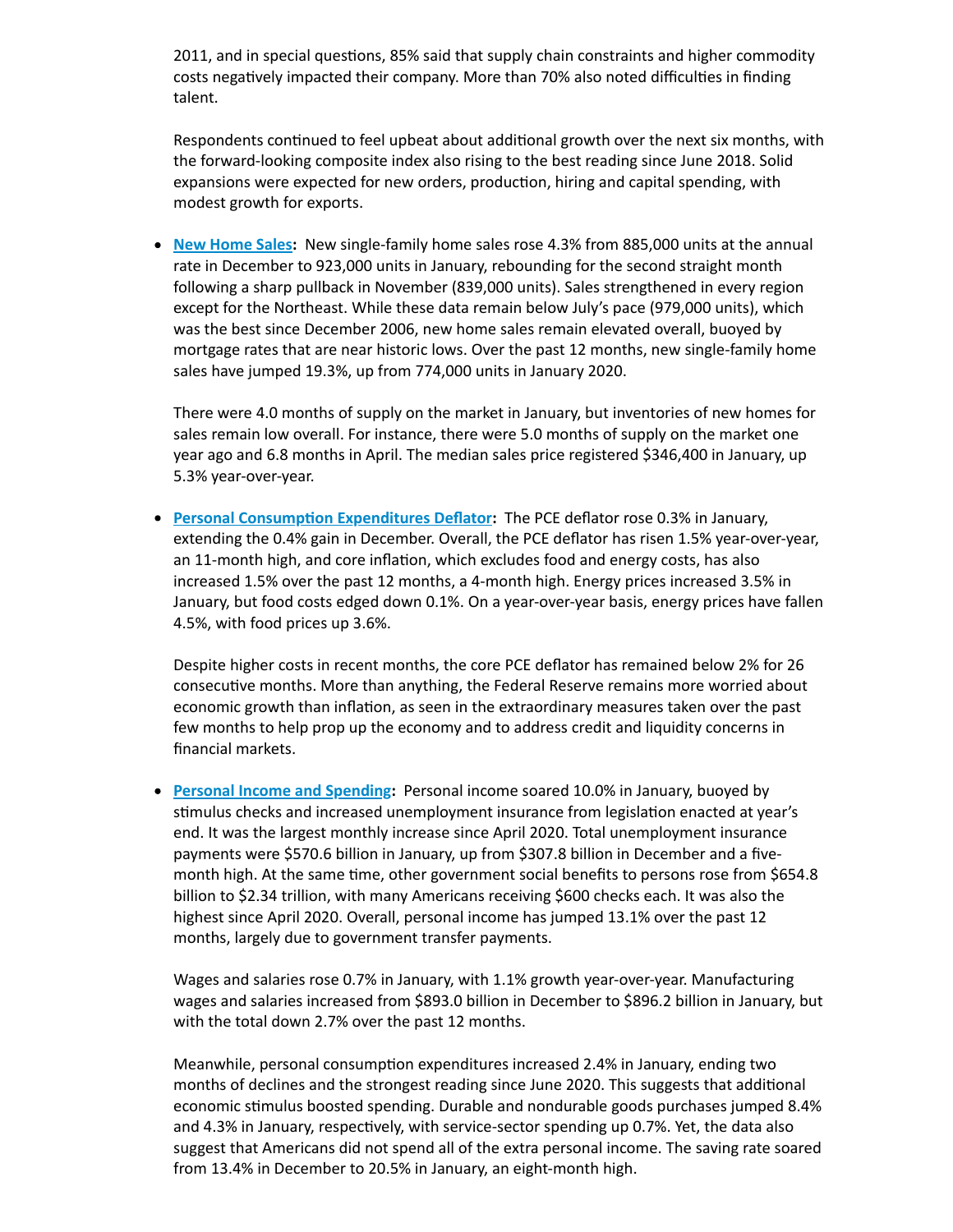Over the past 12 months, personal spending has edged down 0.4% since January 2020. Consumers spent 5.3% less on services in January than one year earlier. More encouragingly, durable and nondurable goods spending rose 18.6% and 6.1% year-over-year, respectively.

**Richmond Fed [Manufacturing](https://click.email.nam.org/?qs=458a36986f5bec5a0c8040b886e6685555ef5bdbb8b0b09cda5f8976bb7c41ee4ad8d209c2564150684f5ea04e9a6f849b092e625feac4c5b4b39a98ae0477ce) Survey:** Manufacturing businesses in the Richmond Federal Reserve Bank's district expanded for the eighth straight month, with the composite index of general business activity remaining at 14 in February. The underlying data provided mixed results. Shipments, capacity utilization, capital spending, wages and the average workweek picked up in February, but new orders and employment softened somewhat. Inventories fell, and firms continued to cite challenges with finding talent. Meanwhile, the forward-looking indicators remained encouraging, even with easing in many key measures, with manufacturers in the district expecting continued growth in activity over the next six months.

Raw material costs jumped from 3.11% at the annual rate in January to 4.47% in February, mirroring other data and consistent with supply chain disruptions in the marketplace. Likewise, respondents anticipate an annualized 3.78% increase in costs six months from now, up from 3.06% in the prior survey.

- **University of Michigan Consumer Sentiment (Revision): Consumer confidence declined from** 79.0 in January to 76.8 in February, a six-month low, according to revised data from the University of Michigan and Thomson Reuters. That was a slight improvement from the original estimate of 76.2. Americans felt less upbeat in their assessment of both current economic conditions and the outlook for the coming months. According to the release, "All of February's loss was due to households with incomes below \$75,000, with the declines mainly concentrated in future economic prospects." It also noted that many consumers were increasing spending by drawing down their savings, and some of the more cautious respondents were ones with college degrees.
- **Weekly Initial [Unemployment](https://click.email.nam.org/?qs=458a36986f5bec5a6ebed21ce59986c4a8b27ee491156107aabdb3c5b23d22d3f9dbf660cf12d2c0611a1a72c5dd499a29157c6f951dfa58be493edd0bdf8840) Claims:** Initial unemployment claims totaled 730,000 for the week ending Feb. 20, a 12-week low, down from 841,000 for the week ending Feb. 13. This included sizable declines in both California and Ohio, among other states. Meanwhile, continuing claims declined from 4,520,000 for the week ending Feb. 6 to 4,419,000 for the week ending Feb. 13. Although this figure represents the lowest level since the week ending March 21, 2020, it is still too high and consistent with 3.1% of the workforce.

At the same time, 19,042,686 Americans received some form of unemployment insurance benefit (including state and federal programs) for the week ending Feb. 6, up from 18,341,584 for the week ending Jan. 30 and reflecting greater Pandemic Emergency Unemployment Compensation program claims.

#### Take Action

If you have not already done so, please take a moment to complete the latest NAM Manufacturers' Outlook Survey. This survey will help gauge how manufacturing sentiment has changed since the **[fourth-quarter](https://click.email.nam.org/?qs=458a36986f5bec5a7625a3bc1dc89ded3c4af6890635e43e6e0315fe0b9d14ff17dd56d495872bcbdee09a2b5d58f635d77d72408207cb3f9fa1468fbc61616c) survey**. In addition, there are special questions on when your company expects to return to pre-COVID-19 revenue levels, tax policy and incentives for workforce development and infrastructure. To complete the survey, click [here.](https://click.email.nam.org/?qs=458a36986f5bec5a8b4a77eaf1b0008a04809f438af03dfe9eda9b3ca3a9ec5250bacab39059bb79554a3951efe11fc07886de985e2c7ab3884b1ddb8bfda16e) Responses are due by Friday, March 5, at 5:00 p.m. EST. As always, all responses are anonymous.